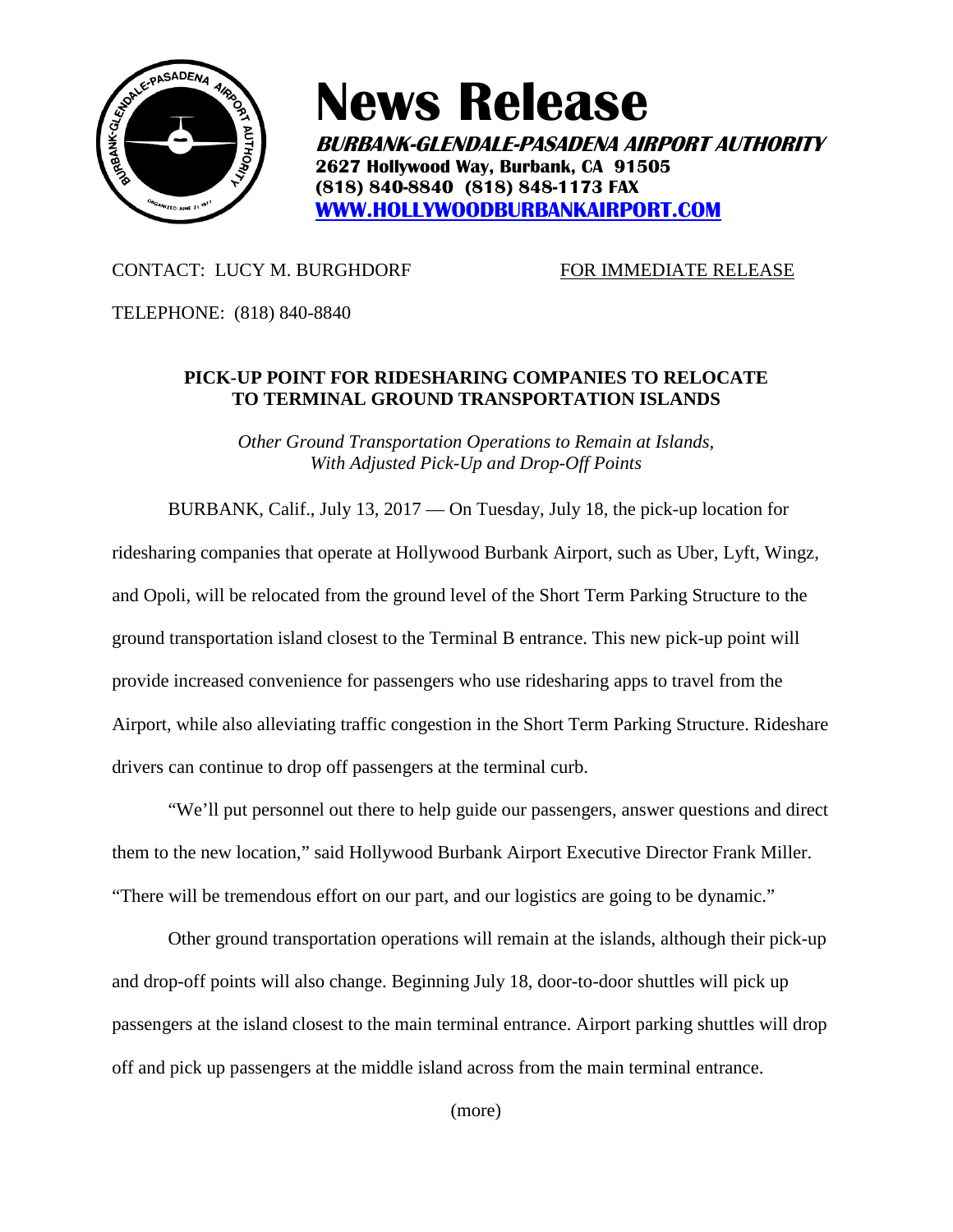## RIDESHARING PICK-UP POINT RELOCATION 07/13/17 2-2-2-2-2

Off-Airport parking shuttles, hotel shuttles and courtesy vehicles will drop off and pick up passengers at the middle island across from the entrance to Terminal B. There will be no change to the taxi pick-up location at the Airport.

A map and informational video for passengers is currently available on the Airport's website, [www.hollywoodburbankairport.com/ground-transportation,](http://www.hollywoodburbankairport.com/ground-transportation) and the video will be posted on the Airport's social media channels and on-site digital displays next week. The digital displays, courtesy of Metro Los Angeles as part of the I-5 traffic mitigation project, also provide train and bus schedules for passengers who wish to take public transit to and from the Airport.

In addition, Airport staff has delivered an informational packet, which includes maps and an instructional video, to the rideshare companies that operate at the Airport. The purpose of this information is to educate rideshare drivers about the new pick-up point prior to its implementation, as well as to emphasize Airport regulations for rideshare company pick-ups and drop-offs.

(more)